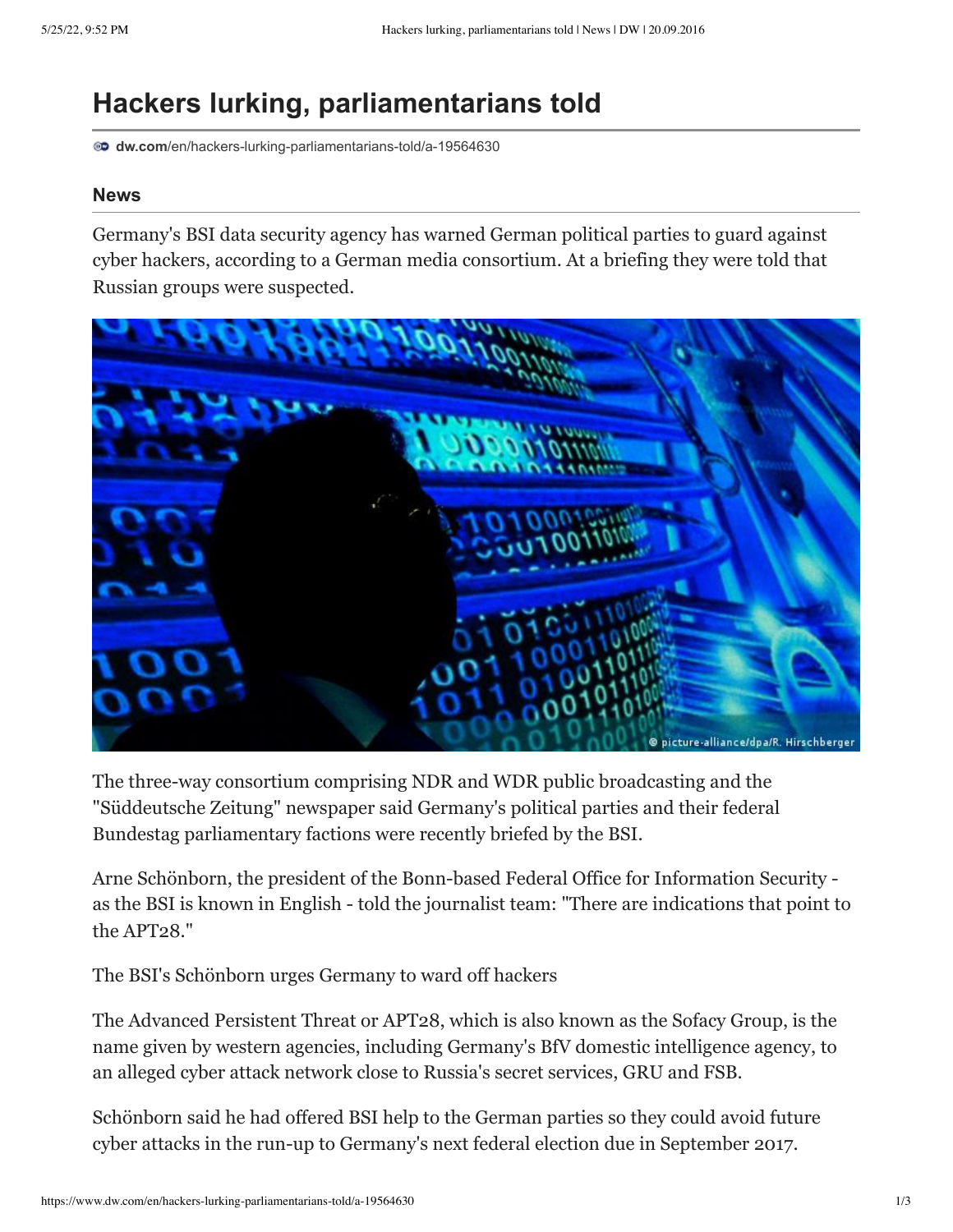Since last year, campaigns by ATP have allegedly targeted NATO and knocked the French television station TV5Monde off the air.

A second group called "Sandworm" allegedly deployed electronic malware last December to disable part of Ukraine's power grid.

## **Alarm after recent hacker bids**



The German media consortium said German authorities were informed on September 7 that hacker attacks had been directed at federal parliamentarians of the center-left Social Democrats (SPD) and the post-communist Left part, including its parliamentary group leader Sahra Wagenknecht.

The Left's Sahra Wagenknecht was allegedly a target

Also targeted were "Jungen Union," the youth wing of Chancellor Angela Merkel's conservative Christian Democratic (CDU) party and CDU politicians in Saarland on Germany's border with France.



In so-called phishing attacks on emails

on August 15 and 24, hackers had used false identities suggesting that the messages were from NATO about the July coup attempt in Turkey and last month's earthquake in Italy's Umbria region.

The Bundestag federal parliament had managed to avoid that attack, the consortium said, because it had already blocked access to malware after a [previous scare in May.](https://www.dw.com/en/bundestag-it-system-shut-down-after-hacker-attack/a-18659654)

The consortium said the recent attacks were being taken "extremely seriously" because authorities feared that sensitive information could be gathered by hackers to later manipulate the public ahead of elections.

## **Russia 'very innovative'**

Marcel H. Van Herpen, who heads the [Cicero Foundation,](http://www.cicerofoundation.org/about/index.php) a Dutch think tank which advises the EU, wrote late last month in the German parliamentary magazine "APUZ" that Russian "disinformation" had become "very innovative" under President Vladimir Putin, a former